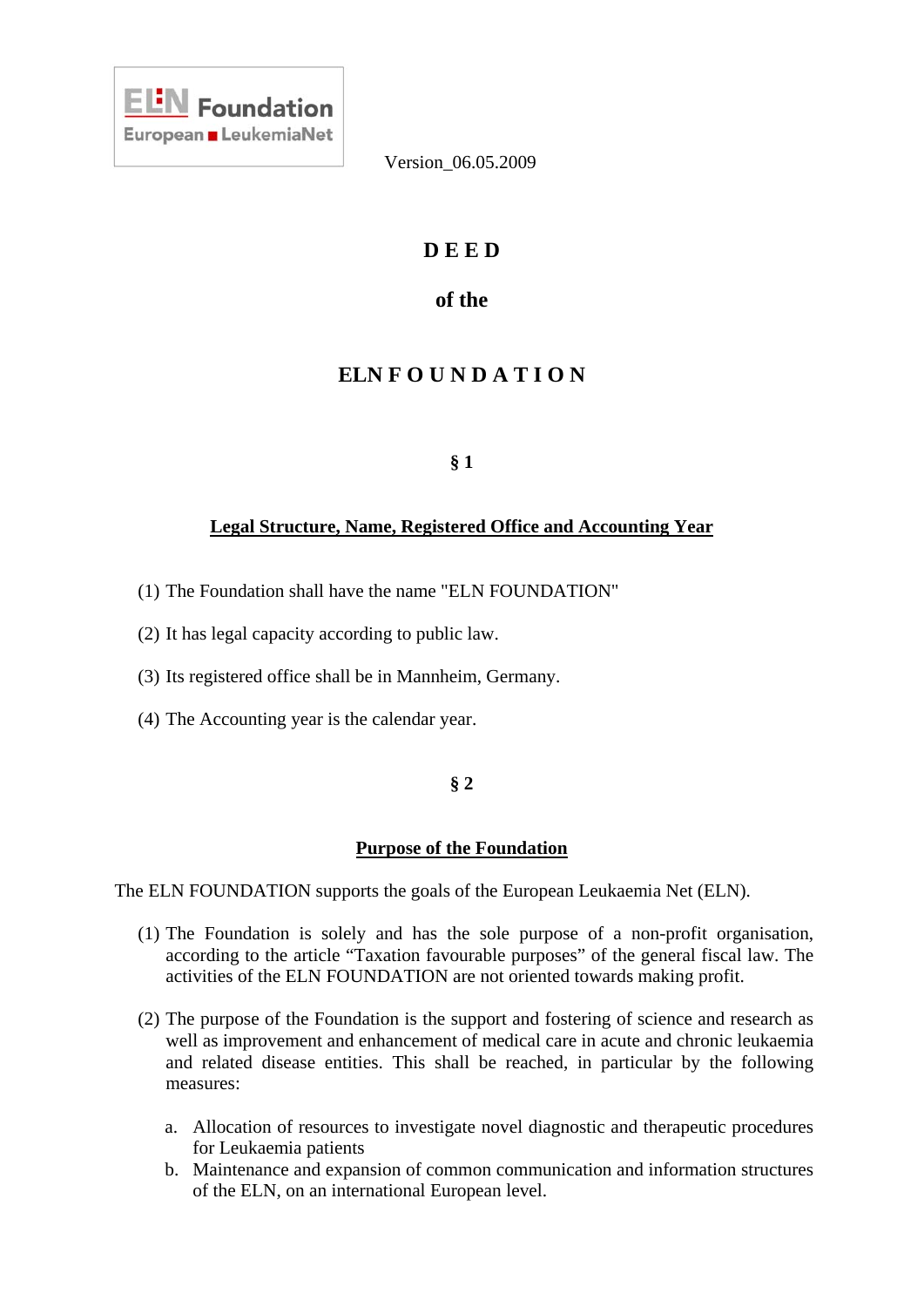

- c. Formation of international networks for each leukaemia entity
- d. Establishment of international platforms for the interdisciplinary partners of the leukaemia networks (for example diagnostic and monitoring)
- e. Performance of common clinical trials on an European level
- f. Establishment of European leukaemia registries
- g. Generation of common definitions and standards on an international basis
- h. Development of internationally accepted guidelines and meta-analyses
- i. Spread of excellence, promoting the knowledge transfer and distribution on the management of leukaemia, to improve medical care of leukaemia patients in Europe.
- (3) The Foundation shall be entitled to raise funds to accomplish non-profit goals of other unlimited income tax-liable and tax-privileged corporations, who run research projects and scientific approaches in the field of acute and chronic leukaemia and related entities on a European and international level.
- (4) The Foundation is acting selfless. It pursues primarily profitability for its own internal purposes. Funds and resources of the Foundation can only be applied to purposes stated in the Foundation Deed. The Foundation must not to favour any legal or natural person by investments, which are not conforming to the Foundation purposes, or which represent extraordinary high grants, contributions or allowances.

## **§ 3**

## **Assets of the ELN Foundation**

- (1) The assets of the Foundation comprise an amount of 50.000,00  $\epsilon$  (in words: fifty thousand Euros). To fulfil the Foundation Deed the Foundation capital should be expanded via donations and other third-party funds.
- (2) The Foundation capital is subject to the provisions in clause (5) intangible basic capital.
- (3) The Foundation capital has to be profitable invested and the actual stock has to be kept undiminished. The stock capital of the Foundation will receive all contributions, which are designated to it. The Foundation can accept such endowment contributions. It can also add funds to the stock capital, which have not been assigned a specific purpose due an act of disposal at the event of death and free reserves according to § 58 Nr. 7 a AO (general fiscal law).
- (4) To fulfil the Foundation purpose it is only possible to tie up proceeds of the Foundation stock capital as well as funds, if these are not allocated to increase the stock capital as endowment contributions.
- (5) In certain accounting years it shall be possible to use up to 5% of the Foundation assets from the previous year, if the Board of Directors concordantly agreed in advance, that it is urgently required to use this amount in order to fulfil the Foundation purposes.
- (6) The creation of capital reserves is allowed if the tax privilege of the Foundation is herby not affected.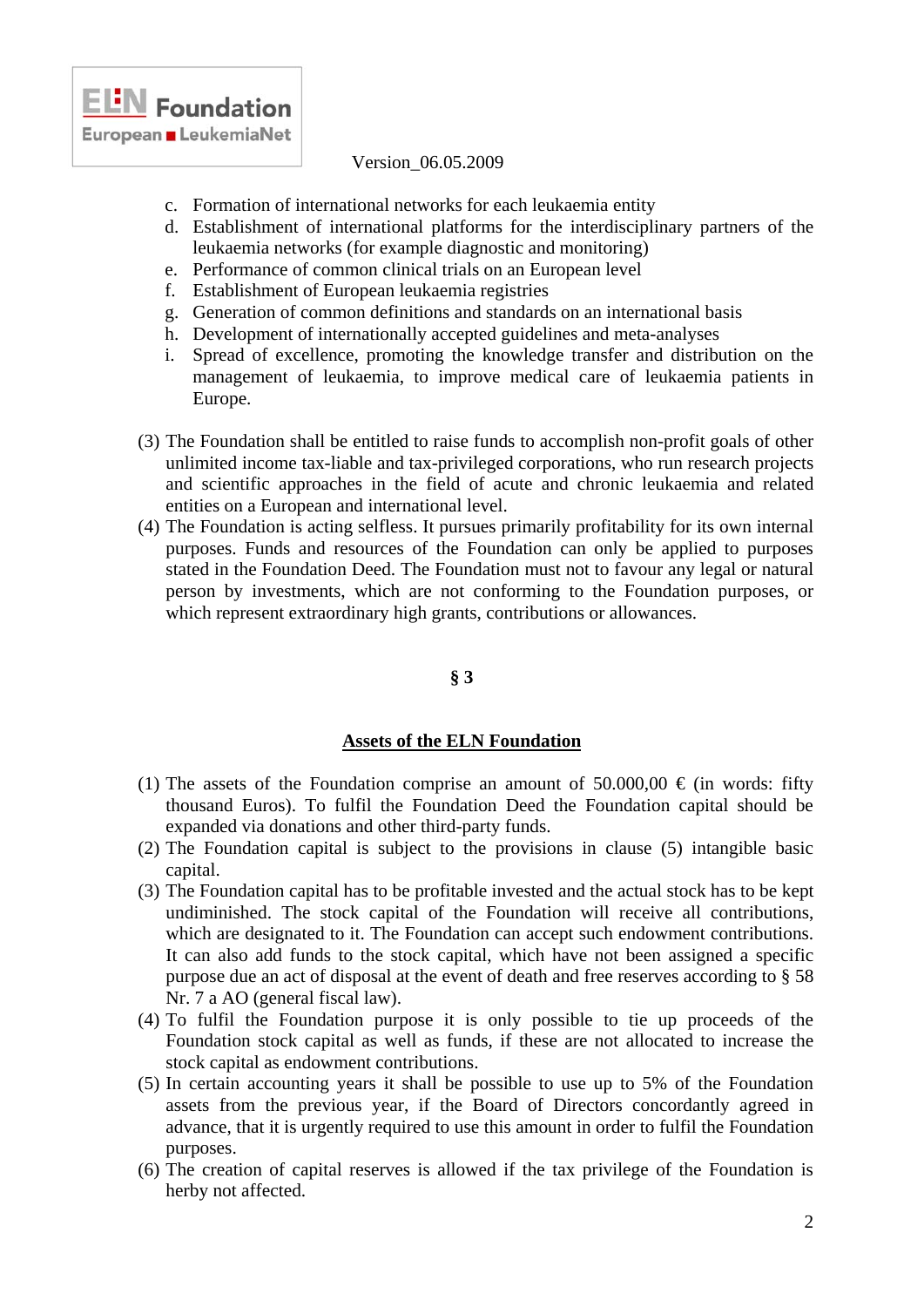

### **§ 4**

#### **Allocation of Foundation funds**

There is no right to the benefits of the Foundation. The Foundation bodies are only bound to the law and the regulations of this Foundation Deed when distributing Foundation grants.

#### **§ 5**

#### **Foundation Bodies**

- (1) The bodies of the Foundation are the Board of Directors and the Board of Trustees.
- (2) The members of the Foundation bodies are honorary members. They have the right to be compensated for their expenses and expenditures. For the time and work committed by the Board of Directors, the Board of Trustees can decide on an adequate allowance or compensation.

#### **§ 6**

## **Board of Directors Its composition**

- (1) The Foundation is legally and naturally represented by the Chairman of the board of directors and in case of his prevention by his Deputy. The Chairman of the Board of Directors is bound to the decisions made by the Board.
- (2) The Board of Directors shall consist of five at its maximum thirteen natural members.
- (3) The first Board of Directors has the following composition: The chairperson is the ELN Coordinator; his Deputy is the network manager. Further members of the Board of Directors arise from the list added in Appendix 1.
- (4) The tenure for the Board of Directors is five years, unless they are nominated for a shorter period. A member leaving or resigning from its position will stay in its duty until a new member has been appointed.
- (5) The membership in the Bard of directors ends under the following circumstances:
	- a. With end of the tenure period and appointment of a new member
	- b. With the resignation of a member
	- c. With dismissal through the Foundation authorities according to § 12 StiftG (Foundation law) for Baden Württemberg.
	- d. Through death.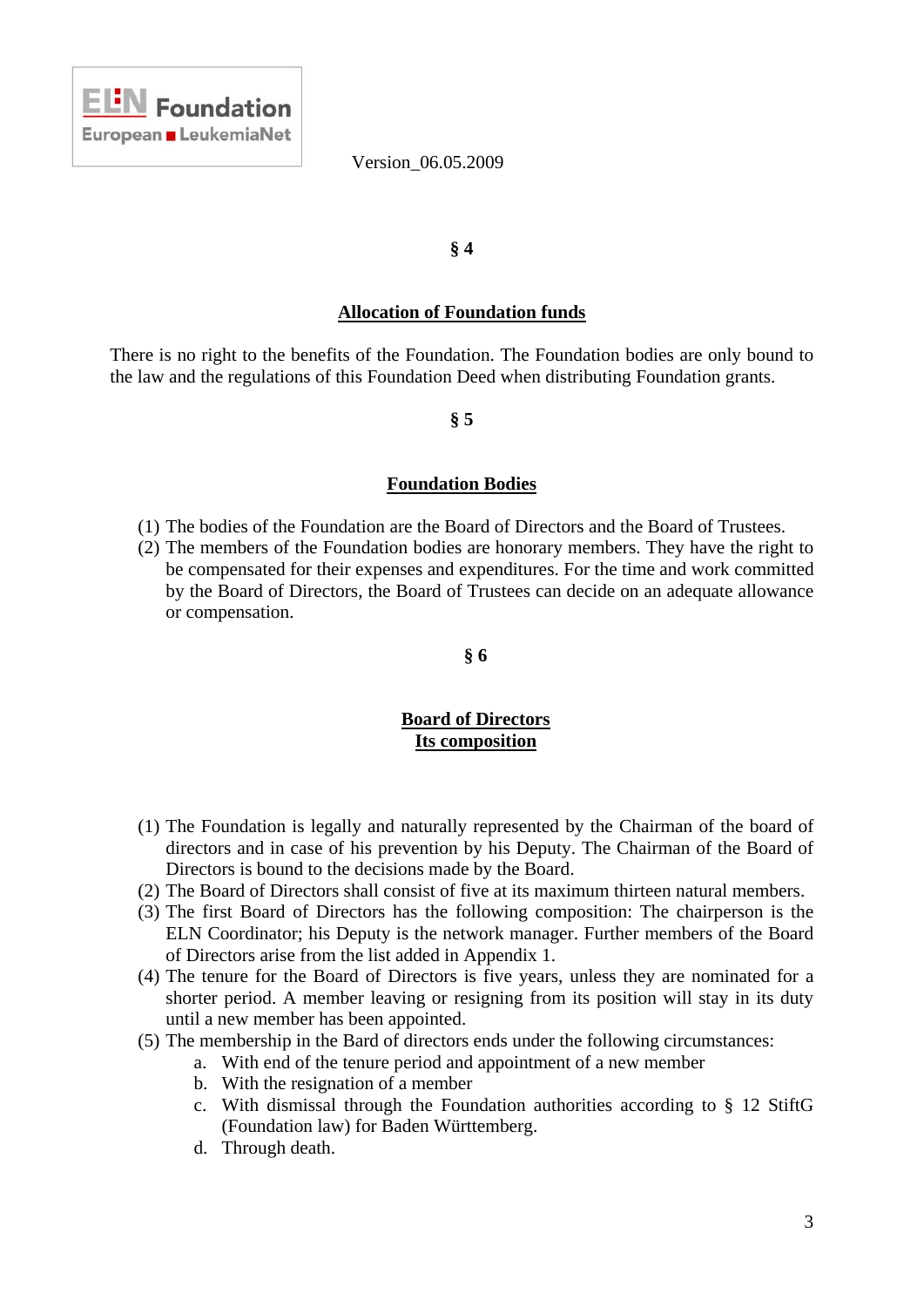

- (6) For a member leaving the Board of Directors a substitute member has to appointed. The appointment happens through co-optation of the residual members of the Board of Directors through a majority of votes.
- (7) A member of the board of directors, which has to leave its position through lapse of the tenure period, can be re-appointed.

## **§ 7**

### **Decisions of the Board of Directors**

- (1) The Board of Directors can take decisions, if at least two of its members, amongst them the Chairman, or in case of his prevention, his Deputy, are present.
- (2) The Board of Directors takes decisions with a majority of votes, if not stated within this Deed, that the consent of a bigger majority or of all members of the Board of Directors is required. The decision-making process is either carried out through verbal debates in a joint session, to which the Chairman or in case of his prevention, his Deputy, has to invite in writing, at least fourteen days in advance; or by voting in written form, which can also be via Email. The Chairman or in case of his prevention, his Deputy, will decide on the procedure.
- (3) Each member of the Board of Directors is allowed to ask for oral advice.
- (4) A written document has to be made on the meetings and decisions of the Board of Directors, which has to be signed by the Chairman or his Deputy, in case he has headed the meeting.
- (5) Decisions regarding changes of the Foundation Deed require the agreement of two third (2/3) of the Board of Directors and of the members of the Board of Trustees. Decisions changing the purpose of the Deed and decisions on the dissolution of the Foundation require the consent of all members of the Board of Directors and of all members of the Board of Trustees. The aforementioned decisions need in additional the consent of the Foundation authorities (for example: the regional board or council).

#### **§ 8**

### **Administration of the Foundation Accounting, Audit, Foundation Auditor**

- (1) The administration of the Foundation is the responsibility of the Board of Directors. To fulfil these requirements third-party individuals can be called or consulted and a managing director can be appointed.
- (2) Revenues and expenditures have to be accounted for and for each fiscal year an annual financial statement has to be prepared.
- (3) The annual financial statement has to be made within the first three months of the fiscal year. A statement of assets and liabilities and a report on the compliance with the requirements of the Foundation purpose has to be enclosed.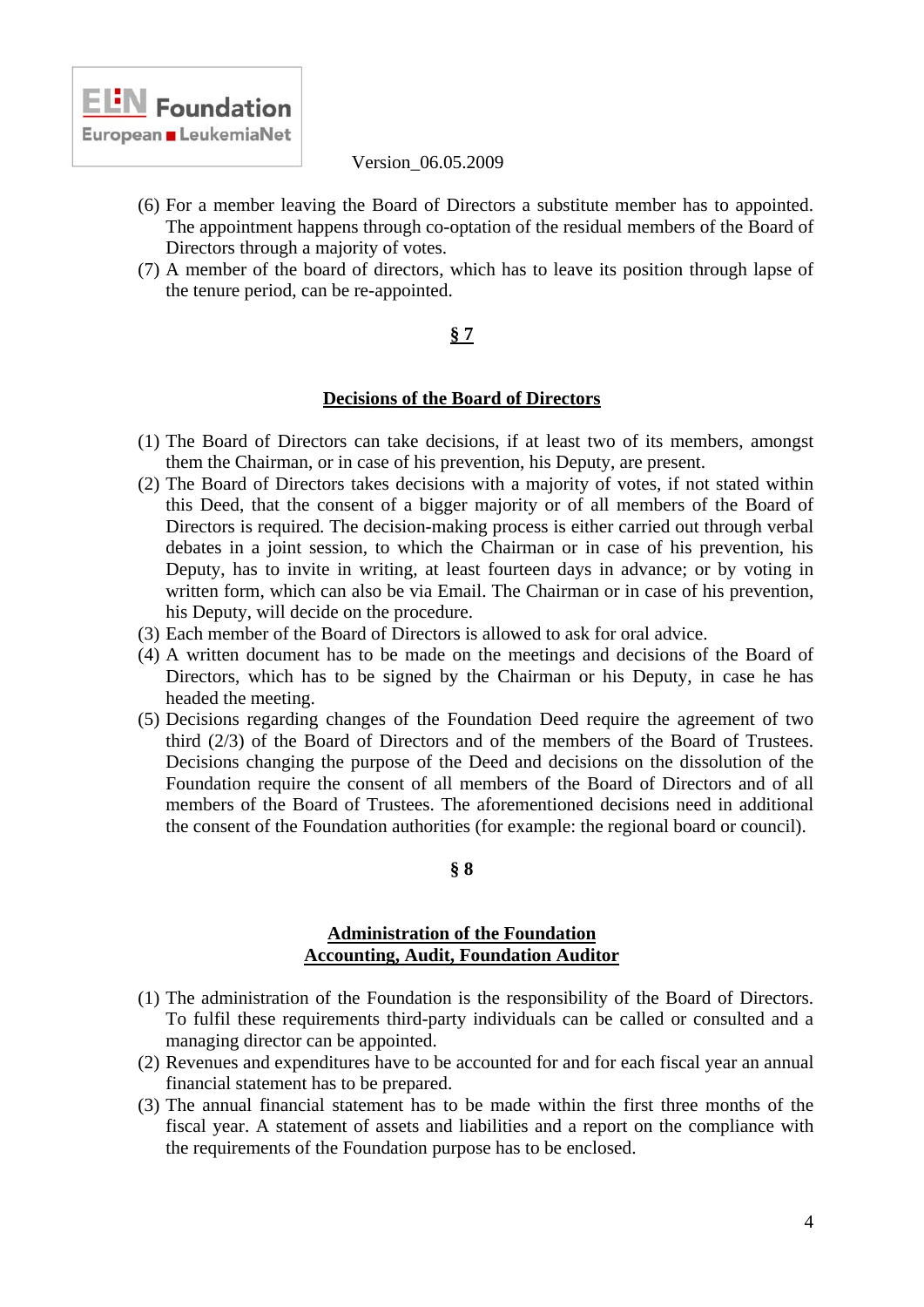### **§ 9**

#### **The Board of Trustees, its rights and responsibilities**

- (1) The Board of Trustees shall consist of at least one and up to five natural persons. It can also consist of one single natural person. The Grantor/Founders of the Foundation will appoint the members of the first Board of Trustees who arise from the list added in Appendix 2.
- (2) The Board of Trustees elects a Chairman and a Deputy from within the Board of Trustees.
- (3) The tenure for the Board of Trustees shall be five years if they are not appointed for a shorter period. A member resigning from the Board remains in its duty until a successor has been nominated. The membership in the Board of Trustees end with:
	- a. The expiration of the tenure period of the successor.
	- b. Resignation from the position,
	- c. Dismissal through the Foundation authorities according to § 12 StiftG (Foundation law) for Baden Württemberg.
	- d. Through death.

**ELN** Foundation

- (4) For a member leaving the Board of Trustees a substitute member has to appointed, if the residual members of the Board of Trustees decide on this through a majority of votes. The appointment happens through co-optation of the residual members of the Board of Trustees; if there is no additional member of the board of trustees, the Board of Directors will appoint the members of the Board of Trustees. A member of the board of Trustees, which has to leave its position through lapse of the tenure period, can be re-appointed.
- (5) For the decision-making process of the Board of Trustees applies § 7 accordingly.
- (6) The Board of Trustees controls the compliance with the Foundation purposes and advices the Board of Directors in its pursuance. Decisions from the Board of Directors regarding changes in the Foundation Deed and decisions on the dissolution of the Foundation, require the consent of the Board of Trustees.§ 7 Abs.(clause) 5 S. 2 stays unaffected.
- (7) The activity report and balance sheet compiled by the Board of Directors have to be presented to and approved by the Board of Trustees. The latter formally approves the action of the Board of Directors.

#### **§ 10**

#### **Dissolution of the Foundation**

In the event of dissolution or the loss of the "taxation favourable purpose", the assets of the Foundation shall be transferred on equal terms, after the deduction of all liabilities, to the "Stiftung Leukämie" and to the German José Carreras Leukaemia Foundation. All beneficiaries have to spend the assets received, directly and solely for non-profit purposes.